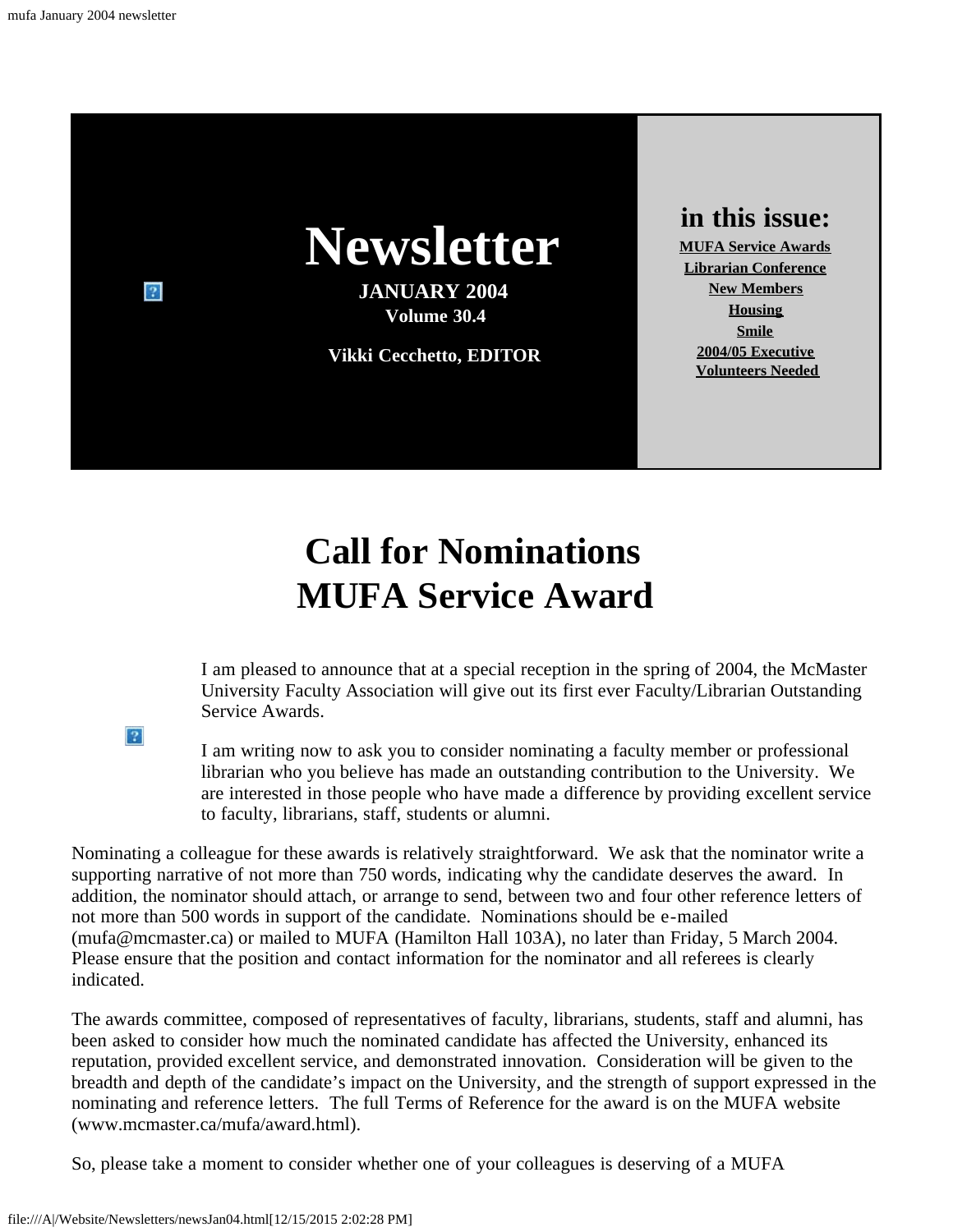Outstanding Service Award. If you believe so, please take a few moments out of your busy schedule to write a nominating letter and arrange for reference letters to be sent, in order to provide your colleague with the recognition she or he deserves.

> *Ken Cruikshank MUFA President*

> > $|2|$

# **CAUT Librarians Conference 2003**

**Academic Status - Under-valued? Under Threat?**

#### <span id="page-1-0"></span>**The Highlights...**

**Keynote Address:** Janet Swan Hill (CU at Boulder)

- American perspective at an institution where librarians are full faculty with rank and tenure
- recognition, however, that librarians are NOT the same as faculty applied service profession
- division of their time into: 40% Librarianship as a profession, 40% Research and 20% Services
- question came up about Academic Freedom key component of Academic Status. We were asked if anyone in the room felt that they had total academic freedom at their university. No one put up their hand.

**Statistical Session:** lots of interesting data collected in CAUT Librarian Salary Survey 2002

- question about how to tighten up the survey to produce more accurate results; comments can be sent to Robert Leger at CAUT.
- interesting to note that McMaster librarians are on the bottom of the pile in a comparison with other academic librarians in getting same or similar provisions as the other faculty

**Tale of 3 institutions:** McGill, Waterloo and Wilfrid Laurier

- McGill's situation put librarians in close alignment with faculty; however, they have seen a significant growth in their non-tenured librarian positions (14 non-tenured positions currently on 1, 2 or 3 year contracts)
- Waterloo librarians have never gained either academic or faculty status and currently remain in the staff bargaining unit
- Wilfrid Laurier has full faculty status with all of its privileges and responsibilities; McMaster librarians should look at some of their agreement clauses — workload, short term leaves, and professional responsibilities — and work toward adding them to our agreement

#### **Justifying and Using Academic Status**

Ashley Thompson of Laurentian gave excellent tips on how to get into research (eg, find a faculty member and offer to work with them; get grant money — lots of it out there; hire a research assistant to do the leg work). He enjoys the researching aspect of his career and it showed in his enthusiasm. Interesting take on research — he does not consider those "what we did good in our library" as academic research, however, both research aids and edited books are.

#### **Scholars or Managers**

David Fox, University of Saskatchewan, proposed that we can be both. Main problem with most of our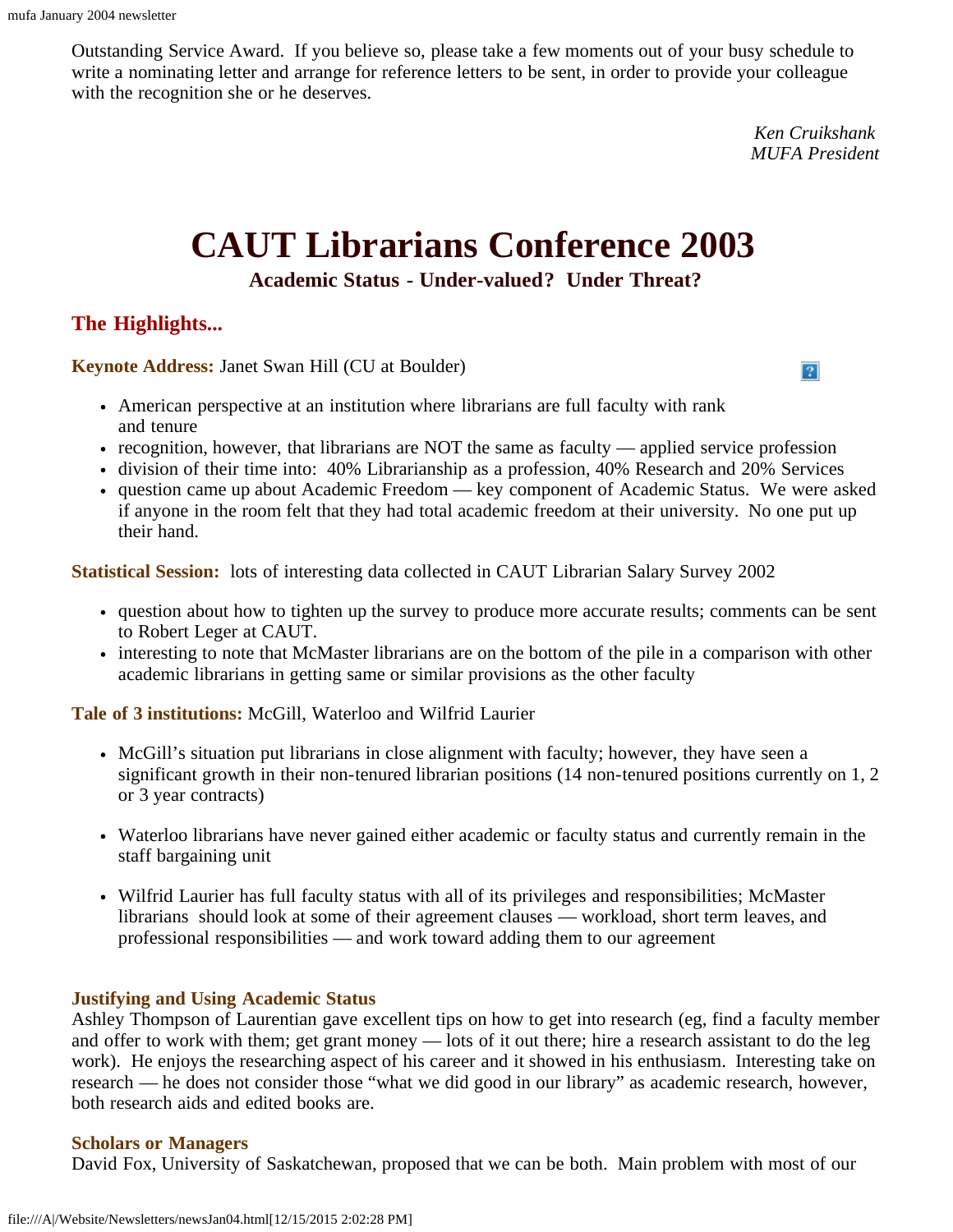attempts at scholarship is that we do not have research that is validated by peers nor is it appropriately communicated.

#### **Suggestions to Pursue at McMaster**

1. Promotion of research leaves and how they can raise the profile of the librarians on this campus as well as in the profession.

2. Research leave should not have a limited number of weeks total per year to be shared among those wanting time. Average seems to be either 6 or 12 month periods.

3. Short term leaves appear to be the accepted norm in most academic institutions — on top of the long research leaves available. Most have 15-20 days (taken in different ways) to complete short term projects — writing reviews, preparing proposals, etc.

<span id="page-2-0"></span>4. Librarian to student ratio: McMaster is among lowest in ARL statistics; determine a minimum librarian complement

> *Donna Millard Reference Librarian, Mills Library Halifax, NS — October 23-25, 2003*

#### $|2|$

### **New Members**

**Julia Abelson Paul Contoyanni Gail Gauvreau Jim Julian Anwar Merchant Clinical Epidemiology & Biostatistics Clinical Epidemiology & Biostatistics Medicine Clinical Epidemiology & Biostatistics Clinical Epidemiology & Biostatistics**

#### $\overline{?}$

<span id="page-2-1"></span>**For Rent Fully Furnished Luxury One-Bedroom Condo** in prestigious downtown Hamilton heritage building, complete with 5 appliances, Jacuzzi tub, central air, private parking, and locker. Building amenities include video monitored secured entrances, exercise facility, lap pool/hot tub combination, entertainment room access, tuck shop. Centrally located close to shopping malls, banking facilities and all 4 hospitals. Suits professionals on short/medium term contracts. 10-minute drive to McMaster. \$1200 per month or per diem rate for daily/weekly rental; includes hydro, but not cable or telephone. First and last month's rent required. Short-term leases available. For viewing, call 905-527- 4599 and leave message, or e-mail **[jpgpptymgmt@hotmail.com](mailto:jpgpptymgmt@hotmail.com)**

 $|2|$ **Private Sale near McMaster. Three-bedroom Condo.** Many upgrades. Common elements include Pool and Sauna. View to appreciate. \$142,500. Call "Rad" at 905-527-4602.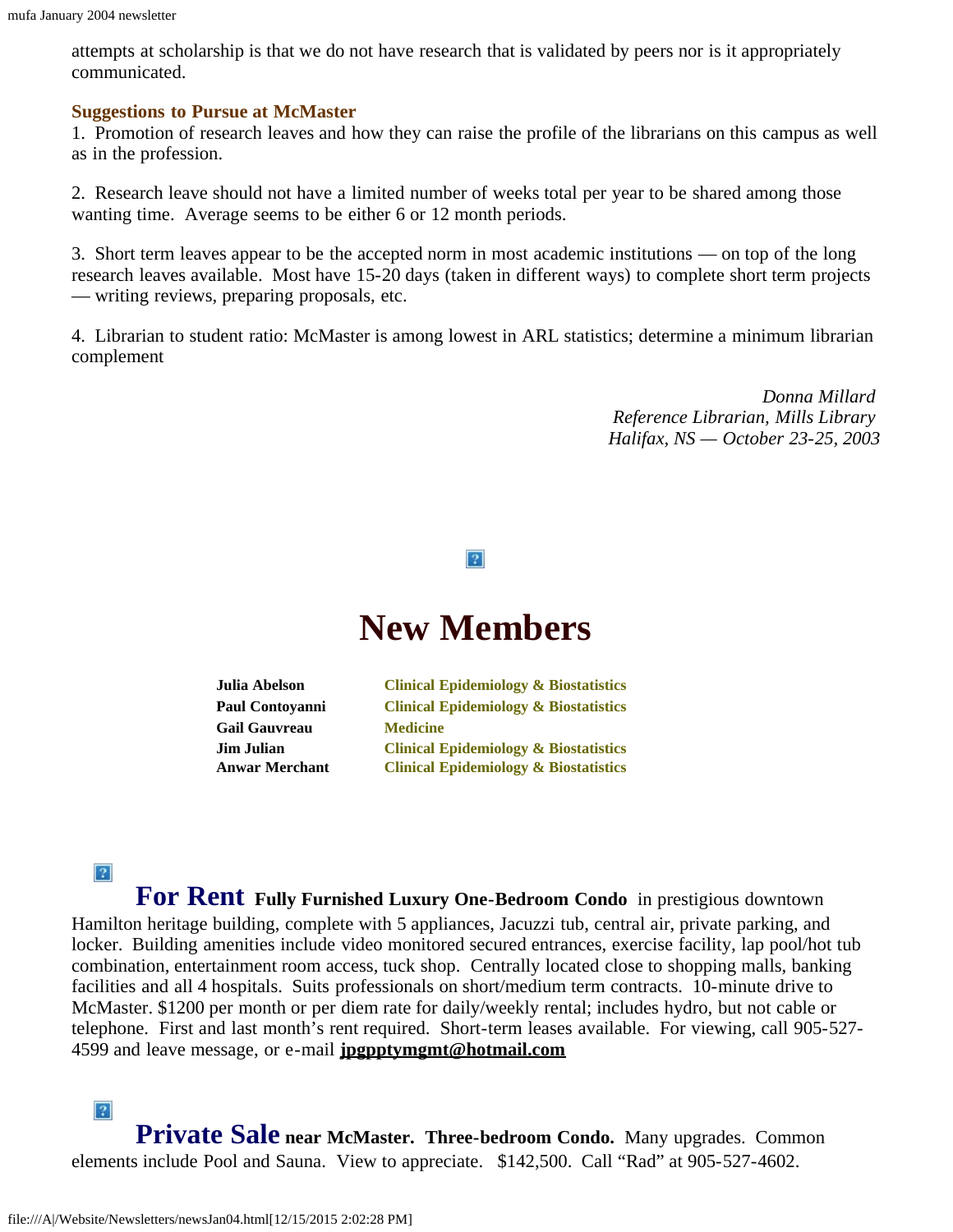$|2|$ 

Three professors and three businessmen are traveling by train to a conference. At the station, the three professors each buy tickets and watch as the three businessmen buy only a single ticket.

 $|2|$ 

"How are three people going to travel on only one ticket?" asked one of the three professors.

<span id="page-3-0"></span>"Watch and you'll see," answers one of the businessmen.

They all board the train. The professors take their respective seats but all three businessmen cram into a restroom and close the door behind them.

Shortly after the train had departed, the conductor comes around collecting tickets. He knocks on the restroom door and says, "Ticket, please." The door opens just a crack and a single arm emerges with a ticket in hand. The conductor takes it and moves on.

The professors saw this and agreed it was quite a clever idea. So after the conference, the professors decide to copy the businessmen on the return trip and save some money.

When they get to the station, they buy a single ticket for the return trip. To their astonishment, the businessmen don't buy a ticket at all.

"How are you going to travel without a ticket?" Asks one perplexed professor.

"Watch and you'll see," says one of the businessmen.

When they board the train, the three professors cram into a restroom and the three businessmen cram into another one nearby. The train departs. Shortly afterward, one of the businessmen leaves his restroom and walks over to the restroom where the professors are hiding.

<span id="page-3-1"></span>He knocks on the door and says, "Ticket, please."

## **2004/2005 Executive**

#### $|2|$

<span id="page-3-2"></span>If you are interested in serving on the Faculty Association Executive or know of someone who would make an excellent candidate, please contact us: Hamilton Hall 103A; Ext. 24682; [mufa@ mcmaster.ca\)](mailto:mufa@mcmaster.ca). **DEADLINE — FEBRUARY 15, 2004.**